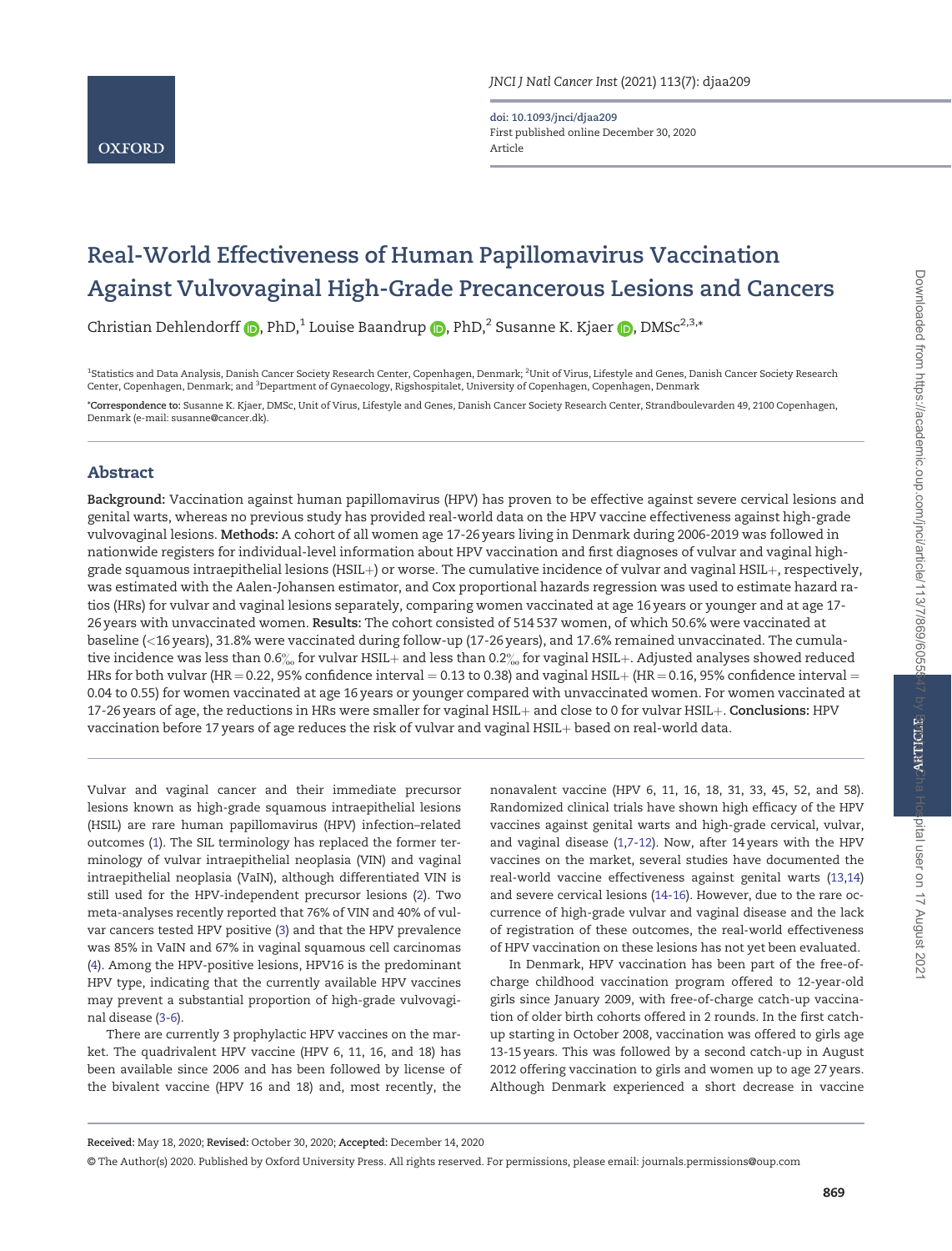uptake during 2015-2016 [\(17](#page-4-0)), it is a country with a high vaccine coverage. We also have the advantage of complete nationwide registration of HPV vaccination and pathology diagnoses. To our knowledge, this is the first real-world study to examine the effectiveness of HPV vaccination against vulvar and vaginal highgrade precancerous lesions and cancers.

## Methods

## Study Population and Follow-Up

This cohort study consists of all women in Denmark born 1985- 2002 and living in Denmark between October 2006 and December 2019. All these birth cohorts were covered by the childhood vaccination program or the catch-up program. Individual-level information on exposure, outcomes, and covariates was retrieved from nationwide registries ([18-](#page-4-0)[22](#page-5-0)). Unambiguous linkage between registries was ensured by the unique personal identification number assigned to all Danish residents since 1968 [\(22\)](#page-5-0). The personal identification number contains information on sex and date of birth, and it is used universally in society, including all health registries, as a unique identifier.

The women were followed from October 2006 or from their 17th birthday, whichever came last, and until first occurrence of either death, emigration, their 27th birthday, or end of followup (December 2019). For each outcome (vulvar or vaginal HSIL+), we excluded women with the particular outcome before start of follow-up (vulvar HSIL+:  $n = 10$ ; vaginal HSIL+:  $n < 5$ ). This meant that cohort sizes differed slightly by outcome of interest.

#### Exposure

ARTICLE

ARTICLE

The exposure of interest was HPV vaccination with any of the 3 commercially available HPV vaccines. Information about freeof-charge HPV vaccination was obtained from the National Health Service Registry [\(18\)](#page-4-0), which holds information on activities of primary health professionals since 1990. Vaccines bought at own cost were identified in the Danish National Prescription Registry holding information on all redeemed prescriptions since 1995 ([21\)](#page-5-0). The free-of-charge Danish vaccination program offered the quadrivalent HPV vaccine from the beginning in January 2009 and up until January 2016. Hereafter, the bivalent HPV vaccine was offered up until October 2017 and followed by the nonavalent vaccine. Women were considered vaccinated after the first dose of HPV vaccine and further classified according to age at vaccination ( $\leq$ 16 years and 17-26 years). The reason for this grouping is based on data showing that the median age for sexual debut among Danish girls is 16 years [\(23\)](#page-5-0) and on previous findings of a high HPV vaccine effectiveness against cervical lesions in girls vaccinated at age 16 years and younger [\(15\)](#page-4-0).

#### **Outcomes**

Study outcomes were identified in the nationwide Danish Pathology Registry ([19\)](#page-4-0), which holds information on all diagnoses performed at pathology departments in Denmark since 1997. We considered 2 separate outcomes; respectively, vulvar HSIL or worse (vulvar HSIL+) and vaginal HSIL or worse (vaginal HSIL+). In the Pathology Registry, codes for topography and morphology are based on the Systematized Nomenclature of Medicine (SNOMED). Cases were identified by the SNOMED

topography codes starting with T80 (vulva) and T81 (vagina) and the SNOMED morphology codes corresponding to moderate or severe dysplasia, adenocarcinoma in situ, or cancer.

#### Covariates

We selected a priori attained age and socioeconomic position as potential confounders. Because the girls and women in our study cohort may not all have finished their education, we used the highest obtained level of either their own, their mothers', or their fathers' education as a proxy for socioeconomic position, classified into basic, vocational, higher, and missing. The parents of the girls and women in the cohort were identified in the Civil Registration System ([22](#page-5-0)), and educational information was retrieved from Statistics Denmark [\(20](#page-4-0)).

#### Statistical Analysis

The exposure of interest, HPV vaccination, was treated as a time-varying covariate. Thus, each woman could contribute both unvaccinated and vaccinated person-time during followup. In all analyses, vulvar and vaginal  $HSIL+$  were analyzed separately.

The cumulative incidence of vulvar and vaginal  $HSL+$ , respectively, was estimated with the Aalen-Johansen estimator ([24](#page-5-0)) using death as a competing event with 95% confidence intervals (CIs) and attained age as underlying timescale. We used Cox proportional hazard regression to estimate hazard ratios (HRs) and 95% CIs comparing vaccinated women according to age at vaccination with unvaccinated women using attained age as underlying timescale. The hazard ratios were presented unadjusted and adjusted for maximum educational level. The proportional hazards assumption was checked by looking for trends in the scaled Schoenfeld residuals.

The main analysis was a complete case analysis corresponding to approximately 97% of the total cohort. Education level was the only covariate with missing information, and as a sensitivity analysis we applied multiple imputations of covariates by the smcfcs package. We also evaluated the effect of potential misclassification between vaginal and cervical high-grade disease by censoring women at time of diagnosis of cervical intraepithelial neoplasia (CIN) grade 2 or worse.

All analyses were performed using the statistical software R version 3.4.2 [\(25\)](#page-5-0) with the survival, smcfcs, and prodlim packages. Use of registry data for this study was approved by the Danish National Board of Health Data (FSEID-0045 and FSEID-4711).

### Results

The cohort consisted of 514 537 women. At baseline, 260 571 women (50.6%) were vaccinated before the age of 17 years and 253 966 (49.4%) were unvaccinated [\(Table 1\)](#page-2-0). During follow-up, an additional 163 491 (31.8%) women were vaccinated at 17- 26 years of age and 90 475 (17.6%) remained unvaccinated. Nearly all women vaccinated at age 16 years and younger were born in 1993 or later. Women vaccinated at 17-26 years and women unvaccinated at baseline were more often from the older birth cohorts (1985-1992) ([Table 1](#page-2-0)). At baseline, the educational level of girls vaccinated at 16 years and younger was slightly higher than that among women vaccinated between 17 and 26 years and unvaccinated girls and women.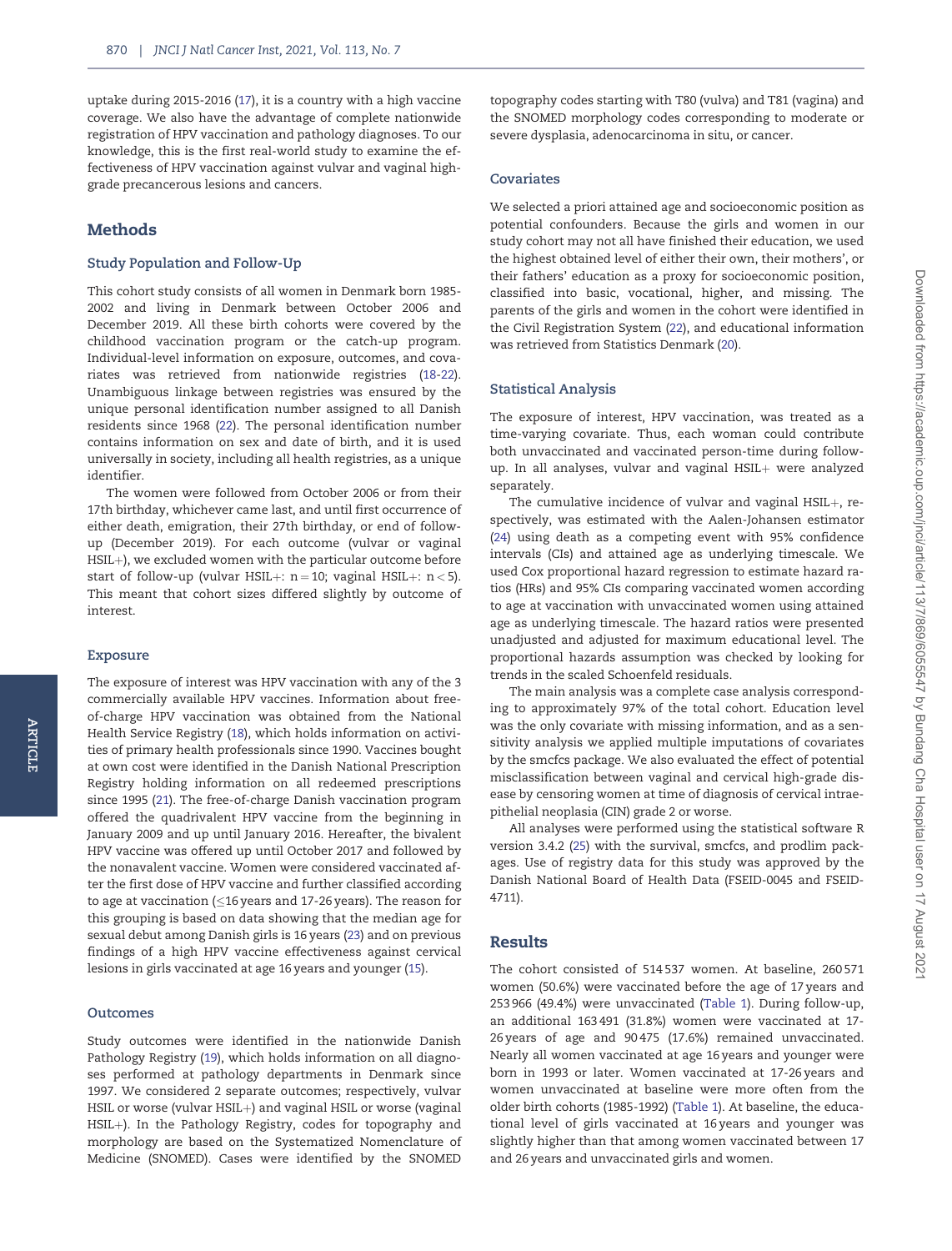| Characteristic                 | Unvaccinated at baseline No. (%) | Vaccinated, age at first dose     |                                    |  |
|--------------------------------|----------------------------------|-----------------------------------|------------------------------------|--|
|                                |                                  | $\leq$ 16 y (at baseline) No. (%) | 17-26 y (during follow-up) No. (%) |  |
| Total                          | 253 966 <sup>a</sup>             | 260571                            | 163491 <sup>a</sup>                |  |
| Birth year <sup>b</sup>        |                                  |                                   |                                    |  |
| 1985-1992                      | 236 182 (93.0)                   | 13 950 (5.4)                      | 161853 (99.0)                      |  |
| 1993-1995                      | 8299 (3.3)                       | 94 500 (36.3)                     | 1082(0.7)                          |  |
| 1996-2002                      | 9485 (3.7)                       | 152 121 (58.4)                    | 556 (0.3)                          |  |
| Educational level <sup>c</sup> |                                  |                                   |                                    |  |
| Higher                         | 94 576 (37.2)                    | 115 453 (44.3)                    | 61988 (37.9)                       |  |
| Vocational                     | 116 622 (45.9)                   | 118 901 (45.6)                    | 79 001 (48.3)                      |  |
| Basic                          | 35 270 (13.9)                    | 24 0 20 (9.2)                     | 21 288 (13.0)                      |  |
| Missing                        | 7498 (3.0)                       | 2197 (0.8)                        | 1214(0.7)                          |  |

<span id="page-2-0"></span> ${\tt Table~1.}$  Characteristics of unvaccinated and vaccinated ( $\leq$ 16 years) girls at baseline and girls vaccinated (17-26 years) during follow-up

<sup>a</sup>Women can contribute person-time to both unvaccinated and vaccinated after the age of 17 years.

 $^{\rm b}$ Stratification according to birth year reflects that girls and women born 1993-1995 and 1985-1992 were offered human papillomavirus vaccination in the first and second catch-up programs and girls and women born 1996-2002 were covered by the routine vaccination program.

c Maximum educational level of own, mother, or father.

The average length of follow-up was  $6.4$  years (median  $= 6.9$ , interquartile range  $=$  4.0 to 9.2), during which 16 cases of vulvar  $HSIL+$  and less than 5 cases of vaginal  $HSIL+$  were diagnosed among women vaccinated before 17 years. The corresponding numbers for women vaccinated at 17-26 years were 39 and 6, respectively, and among unvaccinated women, the numbers were 72 and 18, respectively. Both outcomes were rare, with cumulative incidence of less than  $0.6\%$  for vulvar HSIL + and less than 0.2 $\%$  for vaginal HSIL+ but with a clear separation in the cumulative incidence among women vaccinated age 16 years and younger of age compared with unvaccinated women ([Figure 1](#page-3-0)). The difference in cumulative incidence between unvaccinated women and women vaccinated at 17-26 years of age was less pronounced.

[Table 2](#page-3-0) shows HRs comparing vaccinated women according to age at vaccination with unvaccinated women for the 2 outcomes. For both vulvar and vaginal  $HSIL+$ , Cox proportional hazards regression showed reduced HRs for women vaccinated at age 16 years or younger (vulvar  $HSIL + HR = 0.22$ , 95% CI = 0.13 to 0.38; vaginal  $HSIL + HR = 0.16$ , 95% CI = 0.04 to 0.55) compared with unvaccinated women. For women vaccinated at 17 years or older, the HRs were either neutral (vulvar HSIL $+$  HR = 0.97, 95%  $CI = 0.64$  to 1.48) or decreased (vaginal HSIL + HR = 0.56, 95% CI = 0.20 to 1.54). The 2 sensitivity analyses applying multiple imputation and censoring at time of  $CIN2+$  yielded results similar to the main analysis (data not shown in table).

# **Discussion**

As the first observational study, to our knowledge, we present real-world data on HPV vaccine effectiveness against vulvar and vaginal high-grade precancerous lesions and cancer, and our results for the youngest girls vaccinated confirm the excellent efficacy demonstrated in the clinical trials of the HPV vaccines ([1,8-12\)](#page-4-0). A recent systematic review of all published phase II and III trials on the efficacy of HPV vaccination against vulvar and vaginal cancer and precursor lesions reported that vaccine efficacy in the intention-to-treat population was 71% (95%  $CI = 40%$ to 86%) ([1\)](#page-4-0). The mixture of HPV-exposed and -unexposed women in the intention-to-treat analysis is most comparable with our real-world data. Because the likelihood of HPV exposure increases with age, we stratified the analysis according to age at vaccination ( $\leq$ 16 years or 17-26 years), assuming that the

majority of the girls vaccinated at a younger age were HPV naive at their first dose. Among these girls, the risk of vulvar  $HSIL+$ was reduced by 78% compared with unvaccinated girls and women. For vaginal HSIL $+$ , the reduction was 84%. In comparison, quadrivalent HPV vaccine effectiveness was 63% against CIN3 or worse among Danish girls vaccinated before 17 years of age [\(15\)](#page-4-0).

Out of the total burden of HPV-associated disease, vulvovaginal high-grade disease constitutes only a limited fraction, and cervical lesions are by far the largest contributor ([6](#page-4-0)). The greater burden of cervical disease compared with noncervical anogenital malignancies is most likely because the transformation zone of the cervix is more vulnerable to HPV infection and cancer development [\(26\)](#page-5-0). Differences in the cellular origin of anogenital cancers are also reflected in the different proportions of these cancers being attributable to HPV. Whereas virtually all cervical cancers are caused by HPV [\(6](#page-4-0)), in theory making it possible to eliminate by the vaccine (and screening) ([27\)](#page-5-0), a considerable fraction of the vulvovaginal malignancies develops independently of HPV. Approximately 60%-70% and 25%-35% of vulvar and vaginal cancers, respectively, are HPV negative ([3,4,6](#page-4-0)), whereas the HPV-negative proportions of the high-grade precancerous lesions are low (5%-15%) ([6\)](#page-4-0).

Vulvovaginal malignancies also differ from cervical cancer because they are not covered by national screening programs. Vaginal cancer incidence may have benefited from the cervical cancer screening program because the incidence in Denmark has decreased since 1978 [\(28](#page-5-0)), but during the same period Denmark has experienced an increasing incidence of vulvar squamous cell carcinomas ([29,30](#page-5-0)). The observed vaccine effectiveness against high-grade vulvar and vaginal disease supports that HPV vaccination is also an effective preventive measure against noncervical HPV–associated female genital malignancies.

There are several strengths of this study. They include a nationwide, population-based cohort design with individual-level information on vaccination status and information on outcome from high-quality nationwide registries and with virtually no loss to follow-up. HPV vaccine coverage in our study was high, because the Danish decline in HPV vaccine uptake did not affect the included birth cohorts markedly ([17\)](#page-4-0). Moreover, we were able to adjust the analyses for highest educational level, which is important because there is some degree of socioeconomic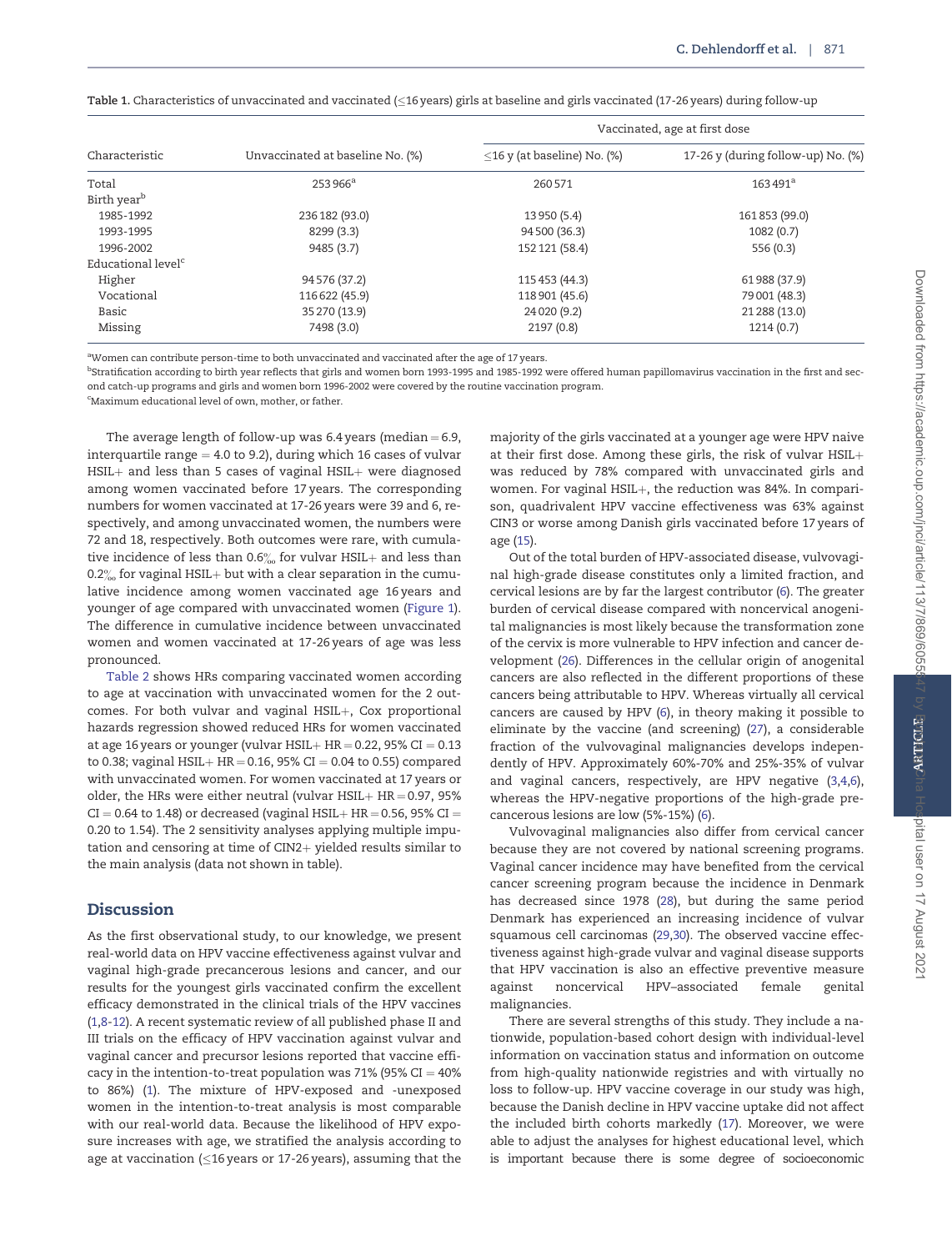<span id="page-3-0"></span>

ARTICLE

**ARTICLE** 

Figure 1. Cumulative incidence of vulvar high-grade squamous intraepithelial lesion (HSIL+) and vaginal HSIL+ by vaccination status and age at first dose. (A) Vulva HSIL+ in women vaccinated age 16 years or younger. (B) Vulva HSIL+ in women vaccinated 17-26 years. (C) Vaginal HSIL+ in women vaccinated age 16 years or younger. (D) Vaginal HSIL $+$  in women vaccinated 17-26 years. The shaded areas represent 95% confidence intervals.

| Table 2. Hazard ratios comparing vaccinated with unvaccinated women for vulvar and vaginal HSIL+ |  |  |  |
|--------------------------------------------------------------------------------------------------|--|--|--|
|--------------------------------------------------------------------------------------------------|--|--|--|

| Vaccination status          | No. <sup>a</sup> | Person-years <sup>a</sup> | Events, No. | Unadjusted HR (95% CI)        | Adjusted <sup>c</sup> HR (95% CI) |
|-----------------------------|------------------|---------------------------|-------------|-------------------------------|-----------------------------------|
| Vulvar HSIL+                |                  |                           |             |                               |                                   |
| Unvaccinated                | 260494           | 1379035                   | 72          | Reference                     | Reference                         |
| Vaccinated, all ages        | 479255           | 2300894                   | 55          | 0.48 (0.34 to 0.68)           | 0.48 (0.34 to 0.69)               |
| Age at vaccination $<$ 16 y | 315 208          | 1639241                   | 16          | 0.22 (0.13 to 0.38)           | 0.22 (0.13 to 0.38)               |
| Age at vaccination 17-26 y  | 164047           | 661653                    | 39          | 0.98 (0.65 to 1.49)           | 0.97 (0.64 to 1.48)               |
| $Vaginal HSIL+$             |                  |                           |             |                               |                                   |
| Unvaccinated                | 260502           | 1379199                   | 18          | Reference                     | Reference                         |
| Vaccinated, all ages        | 479 294          | 2301172                   | $<$ 11      | $0.28(0.13 \text{ to } 0.64)$ | $0.30(0.13 \text{ to } 0.68)$     |
| Age at vaccination $<$ 16 y | 315 207          | 1639290                   | $<$ 5       | $0.15(0.04 \text{ to } 0.52)$ | $0.16$ (0.04 to 0.55)             |
| Age at vaccination 17-26 y  | 164087           | 661882                    | 6           | 0.52 (0.19 to 1.40)           | 0.56 (0.20 to 1.54)               |

 $^{\rm a}$ Number of women and person-years differ between outcomes types due to exclusion of the specific outcomes before start of follow-up. CI = confidence interval; HR = hazard ratio;  $HSL = high\text{-}grade \text{ }square \text{ }intra \text{ }epithelial \text{ }lesion.$ 

<sup>b</sup>Cell counts less than 5 are not permitted due to Danish legislation.

<sup>c</sup>Adjusted for maximum educational level of own, mother, or father, and attained age.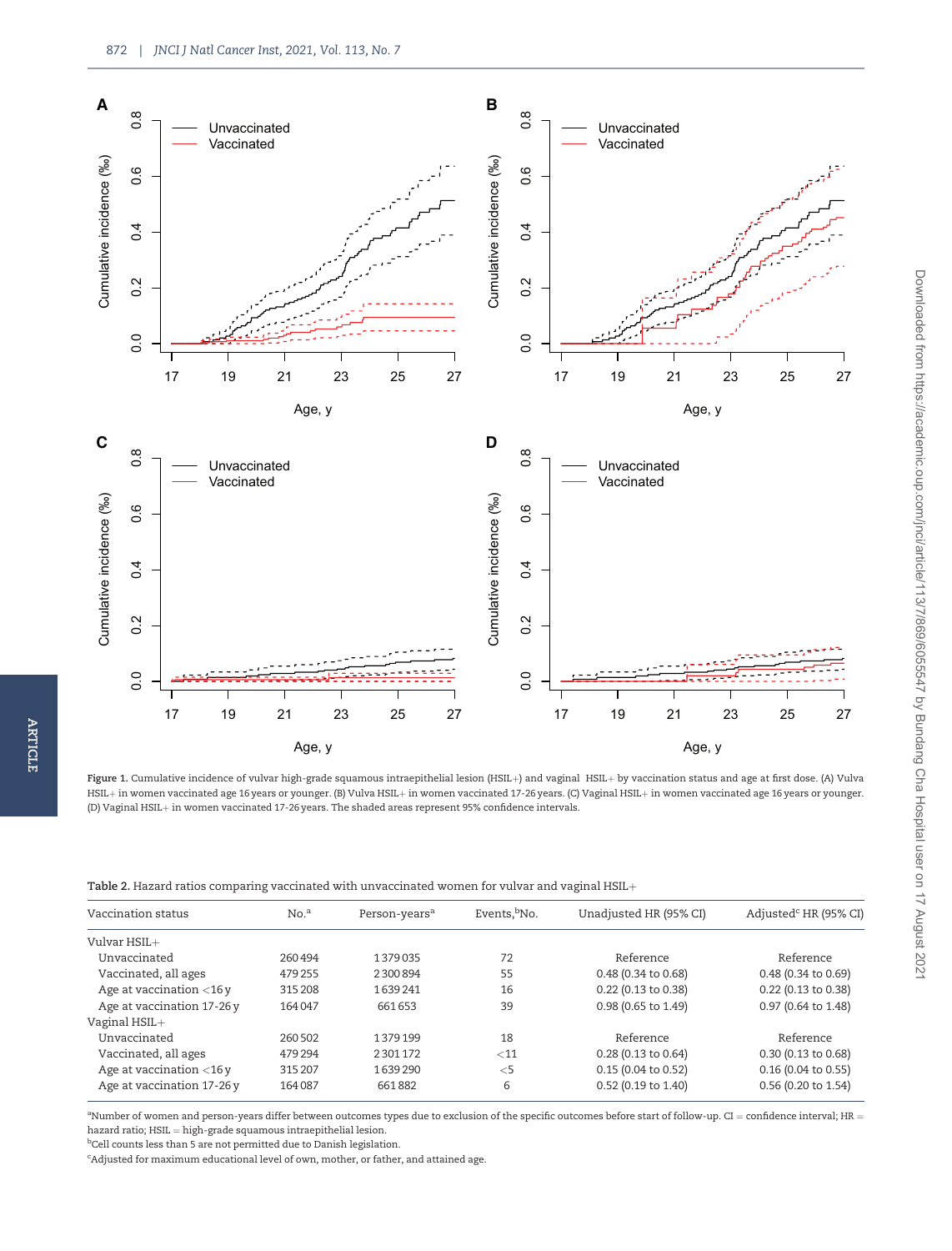<span id="page-4-0"></span>There are also some limitations. In spite of the nationwide cohort, we recognize that the number of outcomes in our study was limited, resulting in low to moderate statistical power, especially in the analyses on vaginal HSIL+. There may be some misclassification because diagnoses were made in pathology departments all over Denmark, and we did not perform a central pathology review. Moreover, differentiated VIN was not a specific SNOMED morphology code in Denmark until 2018, and some of the included vulvar outcomes may therefore be unrelated to HPV. However, it seems appropriate to assume that this resulted in only minor misclassification because differentiated VIN predominantly occurs among postmenopausal women (2). Another potential limitation is selection bias because vaccinated women may be more likely to access health care or have different sexual behavior compared with unvaccinated women. However, we have previously shown similar cervical cancer screening rates in these 2 groups of women (15), indicating that differences between them may not be substantial and analyses were adjusted for socioeconomic position because low educational level among Danish girls has been shown to be associated with young age at first sexual intercourse and never-use of condoms [\(23\)](#page-5-0). Our study was also limited by the lack of information on HPV exposure before vaccination. It has previously been reported that the mean time from incident HPV infection to the development of vulvar lesions is approximately 18months (5). To accommodate this limitation, we stratified the analysis according to age at first dose. The majority of women vaccinated at a young age were birth cohorts covered by the routine vaccination program (12-year-old girls) and were thus vaccinated much earlier than 16 years, which is the median age of sexual debut among Danish girls ([23\)](#page-5-0). In addition, HPV status of the outcome was not available. However, virtually all outcomes were HSIL, for which the HPV prevalence is reported to be 85% or higher (6). Finally, the observed number of cancer cases was close to 0, which made it impossible to assess the effectiveness against cancer alone. Although HPV-positive vulvar and vaginal cancer occur at a younger age compared with the HPV-negative types (3[,32\)](#page-5-0), documentation of vaccine effectiveness on these cancers will require several more years of follow-up.

In conclusion, this is the first study to report the real-world HPV vaccine effectiveness against high-grade vulvar and vaginal lesions. Among girls vaccinated at age 16 years or younger, HPV vaccination is effective in reducing the risk of vulvar and vaginal HSIL+. The reduction was less pronounced for women vaccinated at age 17-26 years.

# Funding

This work was supported by the Mermaid project (Mermaid 2).

# Notes

Role of the funder: The funders had no role in the design of the study, the data collection, the analysis or interpretation of the data, the writing of the article, or the decision to submit the manuscript for publication.

Disclosures: S.K.K. has previously received speakers and advisory board fee from Merck and a research grant through her research institution from Merck. C.D and L.B. declared no conflicts of interest.

Author contributions: C Dehlendorff: Conceptualization, Formal Analysis, Investigation, Validation, Methodology, Writing—original draft. L Baandrup: Conceptualization, Investigation, Writing—original draft. SK Kjaer: Conceptualization, Funding acquisition, Investigation, Methodology, Project administration, Resources, Writing—review & editing.

# Data Availability

The data underlying this article cannot be shared publicly due to ethical/privacy reasons.

## References

- 1. Xu L, Selk A, Garland SM, et al. Prophylactic vaccination against human papillomaviruses to prevent vulval and vaginal cancer and their precursors. Expert Rev Vaccines. 2019;18(11):1157–1166.
- 2. Hoang LN, Park KJ, Soslow RA, Murali R. Squamous precursor lesions of the vulva: current classification and diagnostic challenges. Pathology. 2016;48(4): 291–302.
- 3. Faber MT, Sand FL, Albieri V, et al. Prevalence and type distribution of human papillomavirus in squamous cell carcinoma and intraepithelial neoplasia of the vulva. Int J Cancer. 2017;141(6):1161–1169.
- 4. Bertoli HK, Rasmussen CL, Sand FL, et al. Human papillomavirus and p16 in squamous cell carcinoma and intraepithelial neoplasia of the vagina. Int J Cancer. 2019;145(1):78–86.
- 5. Garland SM, Insinga RP, Sings HL, Haupt RM, Joura EA. Human papillomavirus infections and vulva disease development. Cancer Epidemiol Biomarkers Prev. 2009;18(6):1777–1784.
- 6. Serrano B, de Sanjose S, Tous S, et al. Human papillomavirus genotype distri- bution for HPVs 6, 11, 16, 18, 31, 33, 45, 52 and 58 in female anogenital lesions. Eur J Cancer. 2015;51(13):1732–1741.
- 7. Hildesheim A, Wacholder S, Catteau G, et al. Efficacy of the HPV-16/18 vaccine: final according to protocol results from the blinded phase of the randomized Costa Rica HPV-16/18 vaccine trial. Vaccine. 2014;32(39):5087–5097.
- 8. Huh WK, Joura EA, Giuliano AR, et al. Final efficacy, immunogenicity, and safety analyses of a nine-valent human papillomavirus vaccine in women aged 16-26 years: a randomised, double-blind trial. Lancet. 2017;390(10108):2143–2159.
- 9. Munoz N, Kjaer SK, Sigurdsson K, et al. Impact of human papillomavirus (HPV)-6/11/16/18 vaccine on all HPV-associated genital diseases in young women. J Natl Inst. 2010;102(5):325–339.
- 10. Kjaer SK, Sigurdsson K, Iversen O-E, et al. A pooled analysis of continued prophylactic efficacy of quadrivalent human papillomavirus (types 6/11/16/18) vaccine against high-grade cervical and external genital lesions. Cancer Prev Res. 2009;2(10):868–878.
- 11. Garland SM, Paavonen J, Jaisamrarn U, et al.; for the HPV PATRICIA Study Group. Prior human papillomavirus-16/18 AS04-adjuvanted vaccination prevents recurrent high grade cervical intraepithelial neoplasia after definitive surgical therapy: post-hoc analysis from a randomized controlled trial. Int J Cancer. 2016;139(12):2812–2826.
- 12. Giuliano AR, Joura EA, Garland SM, et al. Nine-valent HPV vaccine efficacy against related diseases and definitive therapy: comparison with historic placebo population. Gynecol Oncol. 2019;154(1):110–117.
- 13. Blomberg M, Dehlendorff C, Sand C, et al. Dose-related differences in effectiveness of human papillomavirus vaccination against genital warts: a nationwide study of 550,000 young girls. Clin Infect Dis. 2015;61(5):676–682.
- 14. Drolet M, Bénard É, Pérez N, et al. Population-level impact and herd effects following the introduction of human papillomavirus vaccination programmes: updated systematic review and meta-analysis. Lancet. 2019; 394(10197):497–509.
- 15. Verdoodt F, Dehlendorff C, Kjaer SK. Dose-related effectiveness of quadrivalent human papillomavirus vaccine against cervical intraepithelial neoplasia: a Danish Nationwide Cohort Study. Clin Infect Dis. 2020;70(4):608–614.
- 16. Dehlendorff C, Sparén P, Baldur-Felskov B, et al. Effectiveness of varying number of doses and timing between doses of quadrivalent HPV vaccine against severe cervical lesions. Vaccine. 2018;36(43):6373–6378.
- 17. Hansen PR, Schmidtblaicher M, Brewer NT. Resilience of HPV vaccine uptake in Denmark: decline and recovery. Vaccine. 2020;38(7):1842–1848.
- 18. Andersen JS, Olivarius Nde F, Krasnik A. The Danish National Health Service Register. Scand J Public Health. 2011;39(7\_suppl):34–37.
- 19. Bjerregaard B, Larsen OB. The Danish Pathology Register. Scand J Public Health. 2011;39(7\_suppl):72–74.
- 20. Jensen VM, Rasmussen AW. Danish education registers. Scand J Public Health. 2011;39(7\_suppl):91–94.